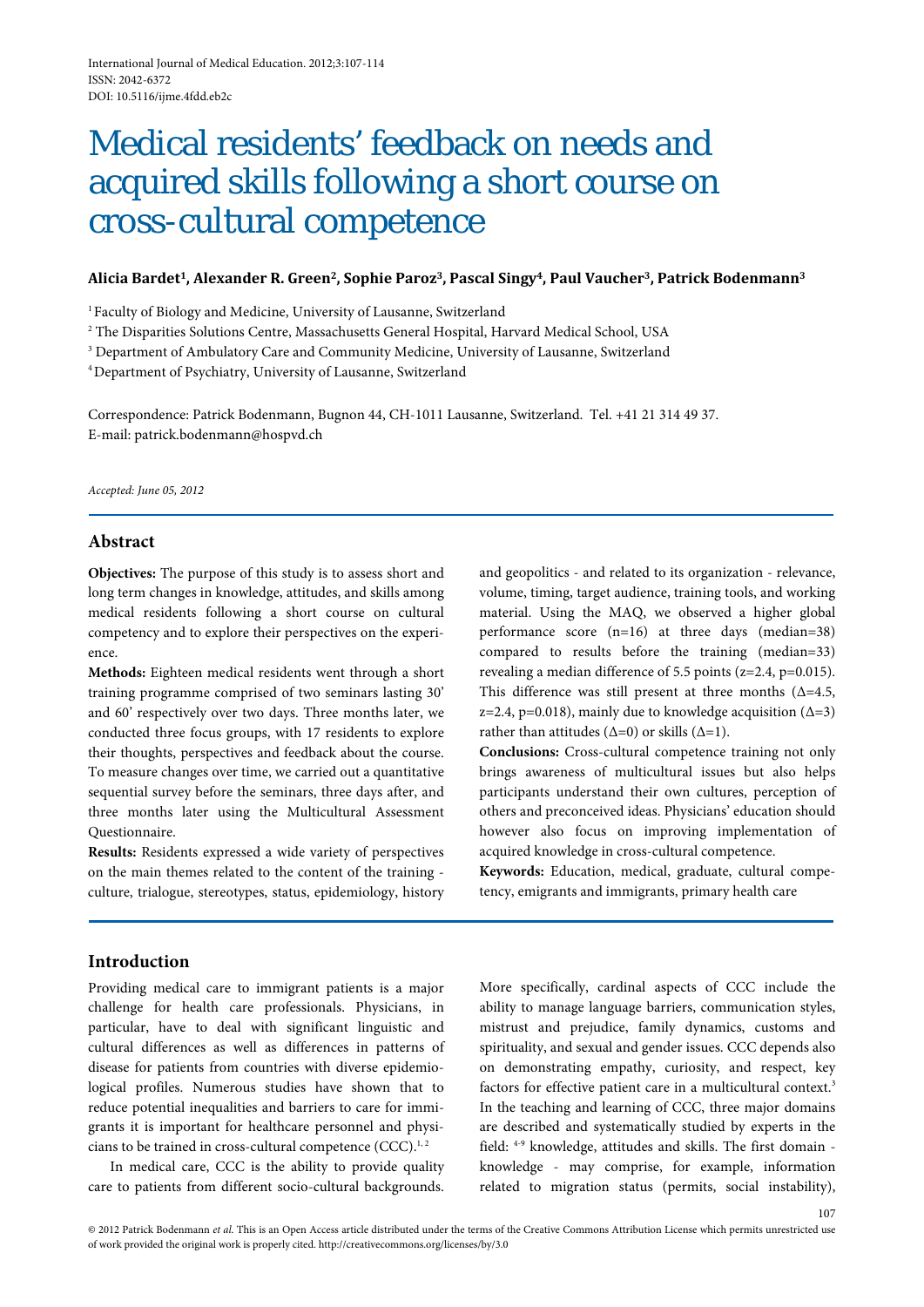epidemiological knowledge and/or medical anthropology (influence of culture on the representation of symptoms and illness).

The second domain is attitudes: self-awareness of one's own socio-cultural background, and the potential for stereotyping. Finally, the skills domain describes the ability to communicate effectively across cultures (including but not limited to use of interpreter services), to build trusting relationships, and to adapt care to meet the patient's unique social and cultural perspective. Competence in these three domains enables patients to receive good medical care despite differences both in language, culture. Other factors such as gender, age, social status, disability, and sexual orientation are also integrated into the concept of CCC.<sup>10,11</sup> In summary, to care for immigrant patients it is important to explore beliefs concerning illness and treatment, <sup>12</sup> to assess cross-cultural issues, <sup>3</sup> to address language and literacy<sup>13</sup> and determine the social context.<sup>14</sup>

There is a wide range of studies on the effects of cultural competency training of various lengths, that target different clinical disciplines, emphasize different core concepts, and measure different outcomes.15,16 Most of these have shown improvement in knowledge, attitude and/or skills. A few have shown improvements in patient outcomes. However, from this diversity of studies, no clear pattern emerges as to which approaches are most successful. In Switzerland, a country that recognizes four official languages (German, French, Italian and Romanche), 21.2% of the population (1,714,000 people) is of foreign origin. In the city of Lausanne, in the French-speaking part of the country, immigrants account for 38.8% of its 180,000 inhabitants.<sup>17,18</sup> In this diverse setting, the impact of a training program for internal medicine residents has not yet been assessed. Our objective is therefore to assess short and long term changes in knowledge, attitudes, and skills following a short course on cultural competency.

# **Methods**

#### **Participants**

In the "Policlinique Médicale Universitaire" (PMU) of Lausanne there are 33 internal physicians in training and every six months there is a rotation of nearly half the team. We surveyed all of the PMU's 18 new primary care residents (their characteristics are described in Table 2) during the compulsory first day of training, with a voluntary paperand-pencil survey.

# **Settings**

The PMU is a major centre for academic ambulatory internal medicine, and plays an important role in immigrant healthcare for the region. In 2009, approximately 15,000 emergency visits and 15,000 outpatient visits were recorded at this institution. Each year around 1,700 patients considered "migrants in transition" (requesting asylum,

denied asylum or without documentation) receive medical care at PMU, and around 5,000 hours of contact take place with a trained staff interpreter present.

# **Teaching program**

Since 2005, Lausanne's PMU has provided in-service programs in CCC for resident physicians, and courses were initiated for medical students in 2007. For this study, we evaluated the resident course taught two times a year. It consists of two seminars given over a two-day period. Details of both seminars are given in Table 1. The first course focuses on the practical, financial and managerial approaches to immigrant populations. In the second phase, the training is centred on more theoretical aspects of CCC, with information on culture in general, stereotypes and effective use of interpreter services (trialogue). Videos are used to illustrate the challenges of working with an interpreter.

#### **Qualitative methods**

Seventeen of the 18 residents participated in the qualitative part of the study (one was not available). We conducted three focus groups using participant interaction to explore residents' viewpoints and experiences.<sup>13,19</sup> We initially planned to form groups based on residents' gender, years of medical experience, language and country of origin. However, due to challenges faced with the complexity of schedules, we formed the groups according to the residents' availability. We inquired about several key topics in the focus groups: 1) how interesting the training was, 2) utility of the training, 3) training placement in the faculty syllabus, 4) expectations, 5) introducing the concept of culture into the consultation, 6) risk of stereotyping, and 7) working with an interpreter. Since CCC training is a fairly recent addition to a medical curriculum in Switzerland, we included qualitative methodology in order to better understand the residents' perspectives on this topic and the trainings themselves. Each focus group lasted approximately one hour and was directed by the first and last author of this paper (the latter being one of the CCC clinical trainers). The discussions were recorded and transcribed carefully and then put through a thorough qualitative content analysis to establish emerging themes. Technical support during the focus group was provided by a separate person than the one who moderated the discussion. This consisted of preparing the material, managing the audio recording, and noting all non-verbalised important interactions. A table of codes with major themes and minor themes was established by a transdisciplinary group of analysts (five participants), based on a random reading after the transcription, following the predefined categories of knowledge, attitude and skills.

## **Quantitative approach**

A pre-post intervention comparative design was used to compare CCC before, just after, and three months after the cultural competency training.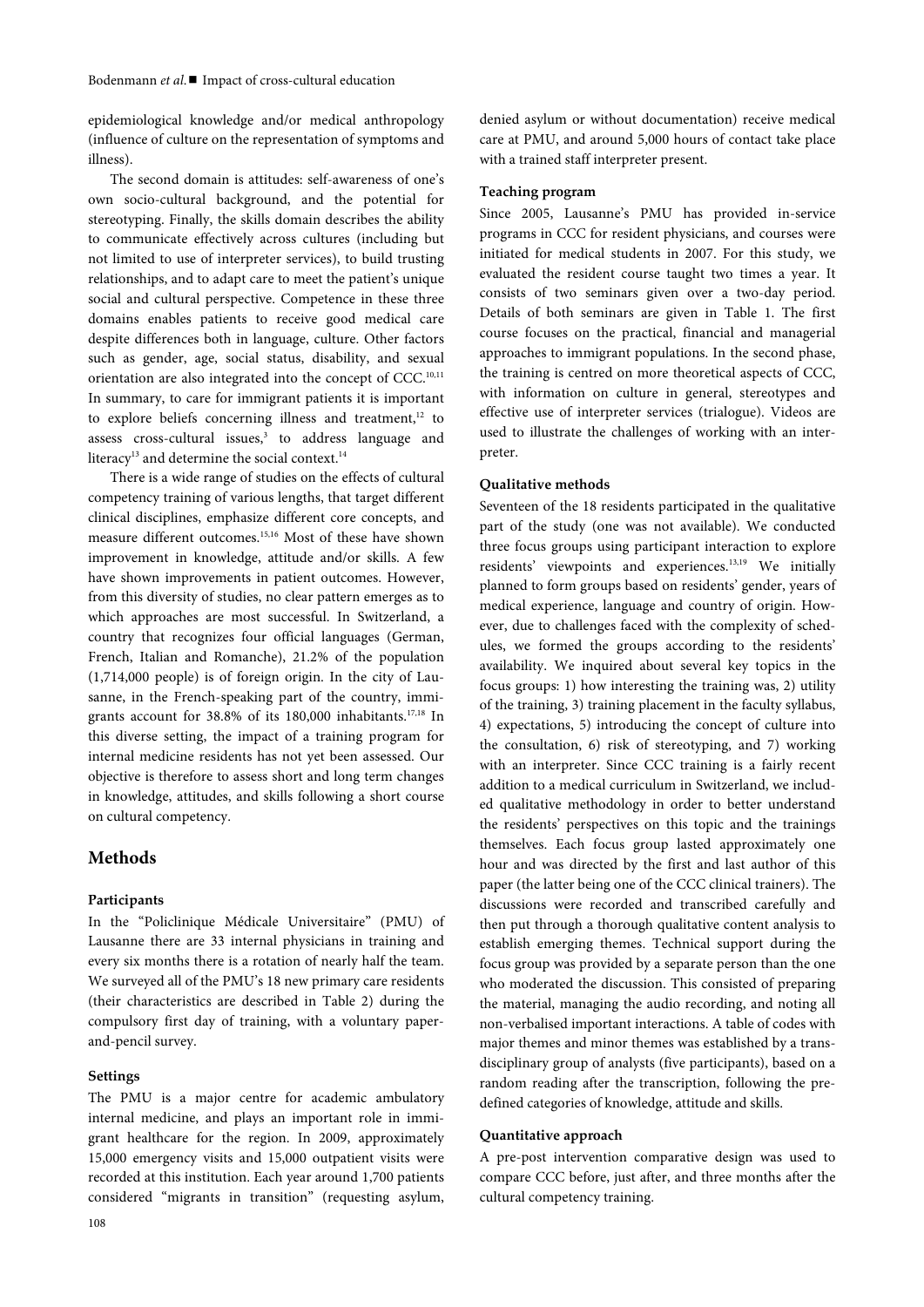#### Table 1. Description of short training programme

| Characteristics               | Seminar 1                                                                                                                                                                                                                                                                                             | Seminar 2                                                                                                                                                                                                                                                                                                            |  |
|-------------------------------|-------------------------------------------------------------------------------------------------------------------------------------------------------------------------------------------------------------------------------------------------------------------------------------------------------|----------------------------------------------------------------------------------------------------------------------------------------------------------------------------------------------------------------------------------------------------------------------------------------------------------------------|--|
| Global objectives             | Familiarise residents with practical, financial and managerial<br>approaches to immigrant populations.                                                                                                                                                                                                | Introduce cross-cultural competence and illustrate the<br>importance of general culture knowledge and recognising<br>stigmatisation when taking care of a patient. Instruct how to<br>overcome language barriers using a third person for<br>translations (trialogue).                                               |  |
| Specific objectives           | Residents are to:<br>Define different migration status and underlying health care<br>specific legal conditions.<br>Identify correct administrative procedures for each type of<br>migrant.<br>Recognise financial difficulties to manage health costs and<br>offer existing administration solutions. | Residents are to:<br>Define and illustrate the importance of cross-cultural<br>competences.<br>Conceive relations between patients' cultural background,<br>epidemiological data, and patients' perception of disease or<br>health care.<br>Plan and handle a three-way exchange with an interpreter<br>(trialogue). |  |
| Duration                      | $30 \text{ min}$                                                                                                                                                                                                                                                                                      | 60 min                                                                                                                                                                                                                                                                                                               |  |
| Number of participants        | 18 residents or chief residents                                                                                                                                                                                                                                                                       | 18 residents or chief residents                                                                                                                                                                                                                                                                                      |  |
| Supervisors and lecturers     | A senior lecturer and a chief resident both with extended<br>experience in working with vulnerable population.                                                                                                                                                                                        | A senior lecturer and a chief resident both with extended<br>experience in working with vulnerable population.                                                                                                                                                                                                       |  |
| <b>Educational strategies</b> | Cognitive approach                                                                                                                                                                                                                                                                                    | Cognitive approach integrating constructive principles                                                                                                                                                                                                                                                               |  |
| Teaching methods              | Lecture with visual support (slides and videos)                                                                                                                                                                                                                                                       | Lecture with visual support followed by three case studies<br>using video and opening the discussion on what is positive<br>and what can be improved.                                                                                                                                                                |  |
| Mental process                | Passive learning: elaboration, organisation, and procedurali-<br>sation.                                                                                                                                                                                                                              | Passive and active learning: organisation, proceduralisation,<br>composition, generalisation, and discrimination.                                                                                                                                                                                                    |  |
| Knowledge                     |                                                                                                                                                                                                                                                                                                       |                                                                                                                                                                                                                                                                                                                      |  |
| Type                          | Declarative and procedural knowledge                                                                                                                                                                                                                                                                  | Procedural and conditional knowledge                                                                                                                                                                                                                                                                                 |  |
| Source                        | Legal basis, research, and experience                                                                                                                                                                                                                                                                 | Research and experience                                                                                                                                                                                                                                                                                              |  |
| Support documents             | Power point slides given after the course.<br>Summary flyers for practical use.                                                                                                                                                                                                                       | Power point slides given after the course.                                                                                                                                                                                                                                                                           |  |

## **Measure of performance**

Through a literature review, we searched for tools to assess CCC teaching and selected a standardized and validated questionnaire for the quantitative part of the study. We chose the "Multicultural Assessment Questionnaire" (MAQ) from Culhane-Pera and colleagues. <sup>20</sup> because it is composed of few questions, focuses on residents, and is divided into three domains of CCC. It consists of sixteen questions, of which six concern knowledge, four attitude, and six skills. This instrument has been considered as the reference standard for measuring CCC in the medical field $21$ and is recommended by various systematic literature reviews regarding tools for the evaluation of CCC training.15,22 The original English version was translated to French by professional translators. We then back-translated the French version to English to verify consistency with the original version. The response variable was a scale of selfperceived preparedness to care for immigrant patients; we inquired about participants' knowledge, attitude and skills in caring for these patients on a 5-point scale ( $0 = none$ ,  $4 =$ excellent).

# **Data collection**

Data collection was carried out following a pre-post study design. The physicians completed the questionnaire for the first time before the CCC training began (D-1). The questionnaire was given for the second time on 6 April 2010, although participants were not yet involved in clinical activities (D+3). The questionnaire was completed for a

Int J Med Educ. 2011;3:107-114 109

third time, after three months of clinical practice, by the primary care physicians (D+90). The study was compliant with ethical regulations. The study protocol was reviewed and accepted by the official state ethics committee of Vaud for biomedical studies in December 2009.

#### **Data analysis**

MAQ sub-scores were obtained by summing all Likert scale scores (0-4) within each category: knowledge (0-24 points), attitude (0-16 points) and skills (0-24 points). Global index, our principle outcome, was obtained by summing the three sub-scores (0-64 points). Medians of differences were used instead of difference in means. Significant level of median difference different from 0 was set at p=0.05 using Wilcoxon's signed-rank test for sub-scores.

# **Results**

# **Qualitative dimension**

Using the data collected during the three focus group interviews (including five, nine, and three participants), three authors classified participants' comments and easily agreed on structure and labelling of categorisation. By classifying acquired skills and expectations according to the axes of knowledge, attitude and skills, different categories emerged from the interviews depending on the content (A) and organization (B) of the training course.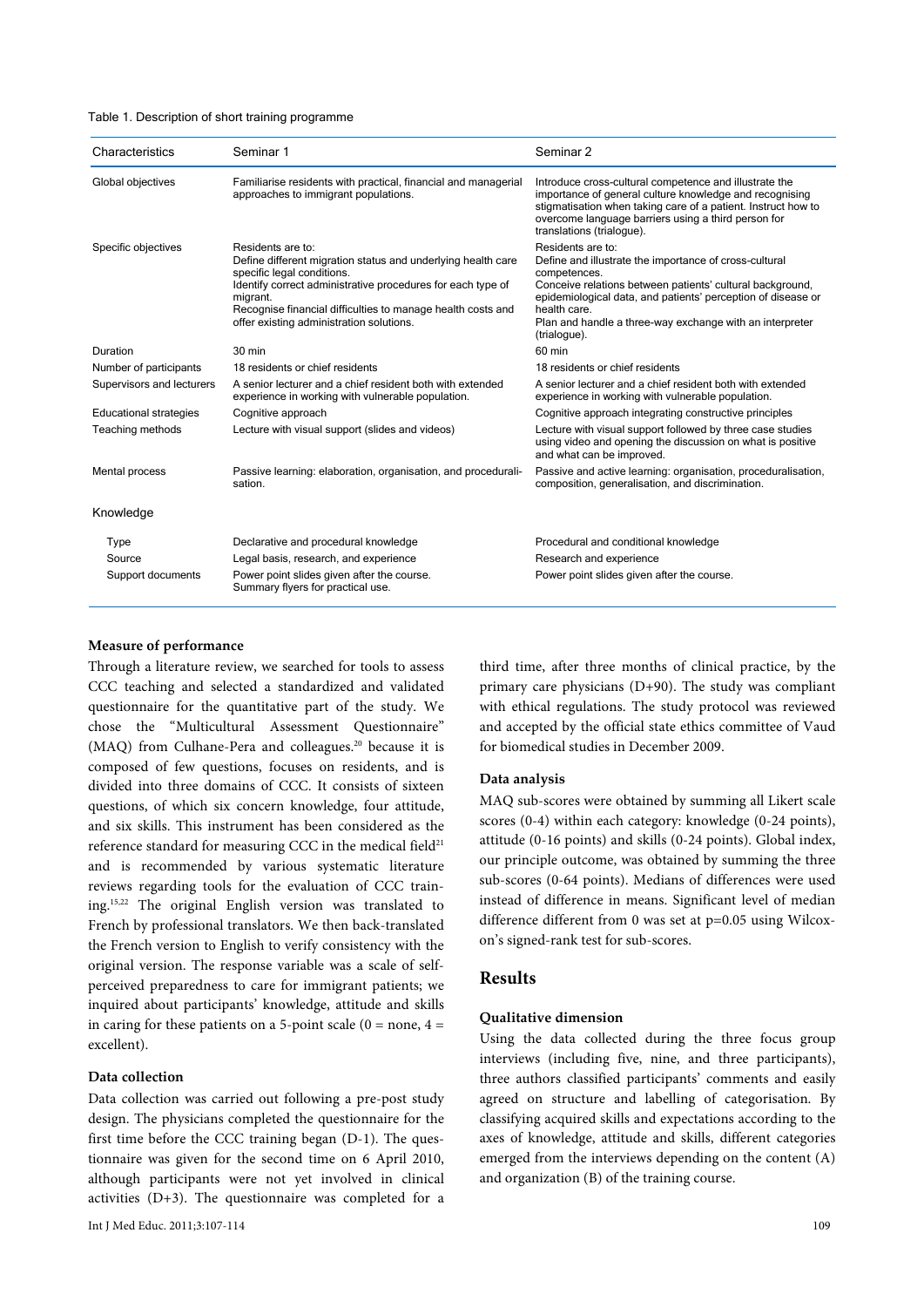## Bodenmann *et al*. ■ Impact of cross-cultural education

# *Content of the training course*

We analyzed the data from the focus group discussions according to the following categories of content in the teaching program: Culture / Trialogue / Stereotypes / Status / Epidemiology / History and geopolitics.

## **Culture**

It is often difficult for physicians to explore a patient's culture during their consultations, particularly so for those providing emergency care as they generally see the patient only once and generally do not use trained interpreters. As a result, uncomfortable and frustrating situations can develop for both physician and patient.

*"They require more than what our role as a physician entails when following up on hypertension, cholesterol or diabetes. Most patients talk about their families, their problems or even their housing."* 

*"…you never know up to which point you can talk with them without hurting them, shocking them…I find it difficult."*

Primary care residents wish to acquire a range of knowledge regarding different cultural aspects. Some seek a sort of magic formula "What to do with patient X; what to avoid with patient X?" which is a simplified version of culture that is inapplicable in clinical practice. This also shows that physicians need to feel safe in these complex situations.

#### **Stereotypes**

There is a major risk of stereotyping in this type of consultation. The best way of addressing this risk, according to the physicians, is to take the necessary time with the patient, arrange for a time to meet the patient again, and know the patient's "life story". On the other hand, for some participants, having stereotypes and being aware of them enables them to be attentive to some specific points and to go beyond such limitations.

It is difficult however not to trivialize these factors particularly when confronted with recurring requests and issues that are more frequently encountered in certain communities. "Boli-boli syndrome" is a prime example. In Serbo-Croat "Boli" means "pain" and residents feel that patients coming from the Balkans seem to describe another new pain at each consultation, leading to frustration and difficulties understanding the underlying cause. According to these residents it is always difficult to validate each complaint without any unhelpful afterthoughts. However, as one physician states:

*"We have more stereotypes with diagnostics than with culture."*

This shows that it is necessary to be attentive to a broad range of matters and not merely to focus on purely ethnicity-related, preconceived ideas.

# **Trialogue**

The majority of the residents retained important knowledge

from the three-way conversation training, such as asking short questions, looking at the patient, spending some time with the interpreter, reminding each other about medical confidentiality, etc. They noted that these few clues help them in their consultations. However, they also express the difficulties encountered in practice with some interpreters, and – more importantly - the difficulties of even obtaining one.

*"…The first barrier…is language…and when the language barrier is overcome, it represents such an effort that we may not pay attention to the cultural level …"*

#### *Training course organization*

Training course organization was analyzed according to the following categories: Relevance / Volume / Timing / Target audience / Training tools / Working material.

# **Relevance**

Most primary care physicians were glad to have attended this training course and found it beneficial. They were notably pleased to learn about the different types of resident's permits provided by the migration office, of the way of life of immigrants in Switzerland, and also, from an administrative standpoint, about healthcare provided to immigrants in the Lausanne area, all of which helps them in their practice. The participants described their interest and the pleasure of being in contact with these types of patients, and what inherent cultural aspects can bring to their consultation.

*"It is true that it is beneficial, and I enjoy a lot seeing a bit of all those differences we are not used to at all"*

## And

*"…what they experienced in their country, the differences between here and their country…their life story…it can do nothing but enrich the medical visit…but it is important to see them again, it is difficult to do that in one consultation."* 

*"…what would be good is to be made aware and then receive some reminders; it is such a broad and complex issue."*

# **Volume**

Physicians reported difficulty applying the principles of CCC due to the lack of time they were given to become comfortable with them. They express their need for more training time in their schedule, for the material to be repeated regularly in different forms, and to include group discussions in their training on quality of care for populations from different cultural backgrounds.

# **Timing**

Many of the physicians had several suggestions regarding the program's schedule. Most groups felt it was not ideal to receive most of the information during the orientation day, upon their arrival. In addition to the main course physicians would also appreciate some one-off refresher courses.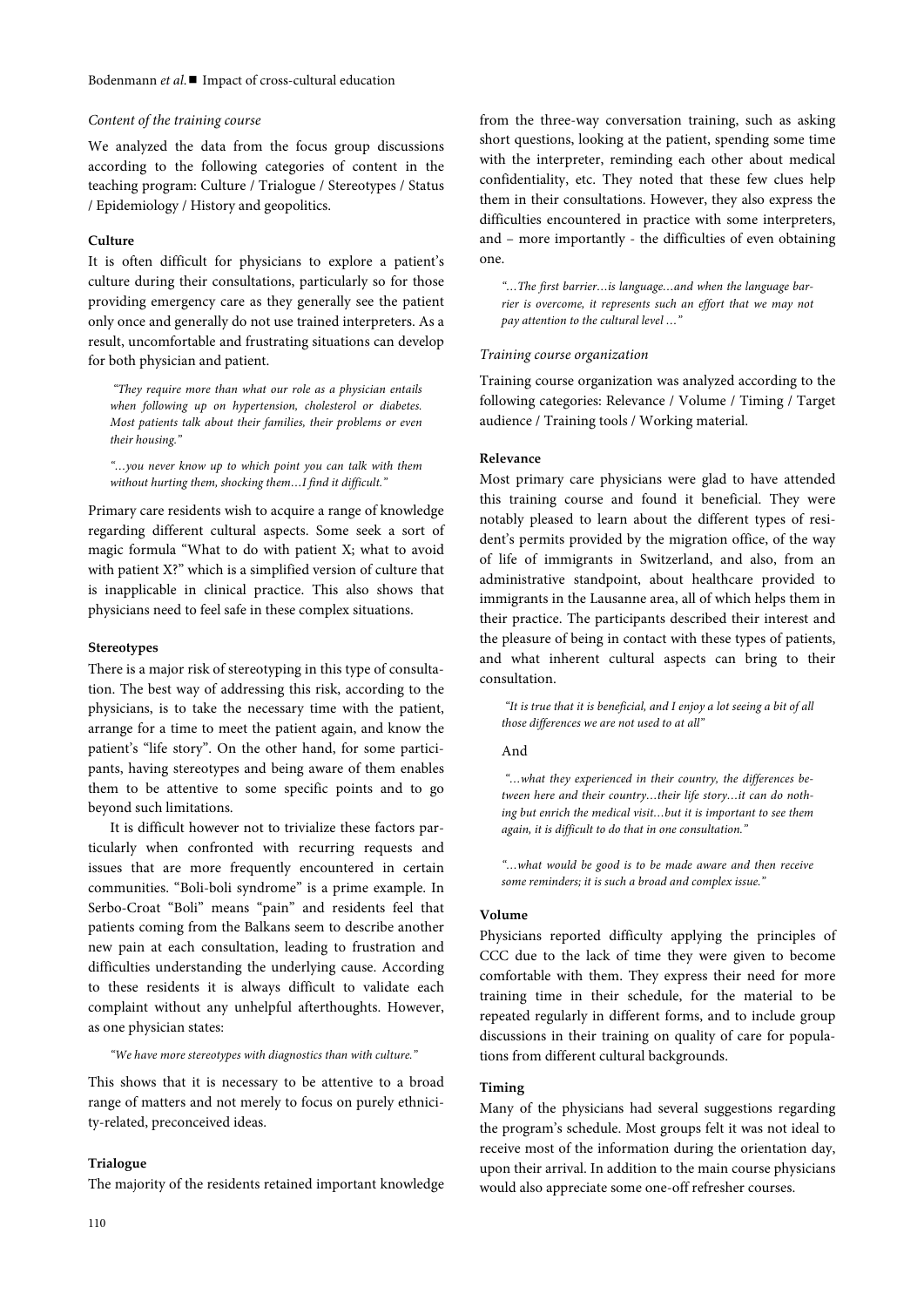*"…It is so important for our job that it deserves a specifically dedicated moment."* 

Some also want the possibility to have some practical experience before the course in order to have been confronted with real situations. In this way, they can better internalize the information received and have questions to ask during the training course.

*"What I found beneficial is how other cultures see us as representative of a given nationality"… "It is amazing to see the recent historical influence on the perception of nationalities and culture."* 

# **Target audience**

When asked about the best moment in their career to attend this training course the opinions of the primary care residents were divided. In general, most believed that it is essential in the post-graduate (residency) context. Conversely, could it be useful to teach this course to undergraduates? This question opened a debate, with some participants tending to feel that this would be too early in the university syllabus because it would serve no purpose if students had not yet been directly faced with the situation in question. Students have other concepts to learn at that time, and they may not consider it as important without an exam at the end. Other participants said that students must be made aware of it as early as possible, as some ideas can be incorporated into general knowledge acquisition and others into community medicine.

*"There are some kinds of dogmas which are truly very local. Opening up our minds to say that somewhere else it is different, I think that this is important at all levels."*

Currently, there are compulsory courses, from the first year of university on, aimed at making students aware of different concepts of populations at risk, particularly immigrant patients.

One of the major problems noticed during interviews regarding the training course was the course's limited accessibility, particularly for emergency physicians because of their schedules and place of practice.

#### **Training tools**

Physicians noted their learning was improved by the use of videos. However, they also requested practical activities (problem solving), lectures in anthropology, and courses on geographic epidemiological profiles related to infectious diseases.

#### **Working material**

Participants noted an interest in receiving flyers for summarizing which administrative forms to fill out. They also expressed their need for an Internet page or an internet document to summarize key points and provide useful links. The lack of availability of medical interpreters,

especially for unplanned visits (emergencies), was the main barrier to putting into practice their competency in trialogue. Finally, one group reported an interest in receiving patients' feedback on what they thought about the care they received.

#### **Quantitative dimension**

All 18 residents agreed to participate and answered the MAQ before (D-1), shortly after (D+3), and three months after (D+90) the training. Details of the studied population are reported in Table 2. Two residents were not able to complete one of the questions from the MAQ before the course, and one of them at D+3. Full data was therefore available for 16 residents. Sensitivity analysis shows that the worst case scenario does not change the study conclusion. Missing data therefore did not introduce any important bias.

Table 2. Profile of the 18 university outpatient clinic residents starting in spring 2010 (N=18)

| Variable                          | n  | %  |  |  |
|-----------------------------------|----|----|--|--|
| Gender                            |    |    |  |  |
| Women                             | 11 | 61 |  |  |
| Men                               | 7  | 39 |  |  |
| Swiss nationality                 | 13 | 72 |  |  |
| Ethnicity                         |    |    |  |  |
| Western                           | 15 | 83 |  |  |
| African                           | 1  | 6  |  |  |
| Latino                            | 2  | 11 |  |  |
| Language (in addition to French)  |    |    |  |  |
| English                           | 15 | 83 |  |  |
| German                            | 12 | 66 |  |  |
| Spanish                           | 7  | 39 |  |  |
| Italian                           | 6  | 33 |  |  |
| Other                             | 4  | 22 |  |  |
| Speaks one additional language    | 7  | 39 |  |  |
| Speaks two additional languages   | 8  | 44 |  |  |
| Speaks three additional languages | 3  | 17 |  |  |
| Education                         |    |    |  |  |
| Swiss Medicine Doctor (MD)        | 13 | 72 |  |  |
| Partly abroad                     | 14 | 78 |  |  |
| Internal medicine                 | 3  | 17 |  |  |
| General medicine                  | 15 | 83 |  |  |
| Years of post-graduate education  |    |    |  |  |
| $1-3$ yrs                         | 2  | 11 |  |  |
| $4-6$ yrs                         | 13 | 72 |  |  |
| >6 yrs                            | 3  | 17 |  |  |

As shown in Table 3, three days after the course, the median difference (5.5 points) is significantly higher than zero (df=15,  $z=2.4$ ,  $p=0.015$ ), rising from a median of 33 to 38 points, showing an increase in the physicians' declared ability. At three months, the median difference was maintained at 4.5 points (df=15,  $z=2.4$ ,  $p=0.018$ ). At three months, median differences were mostly explained by an increase in the field of knowledge acquisition (∆=4.5, df=17,  $z=3$ ,  $p=0.003$ ), and to a lesser degree by an increase in the field of skills ( $\Delta=1$ , df=15, z=2.0, p=0.05). As for attitudes, these did not seem to be affected by the course in the short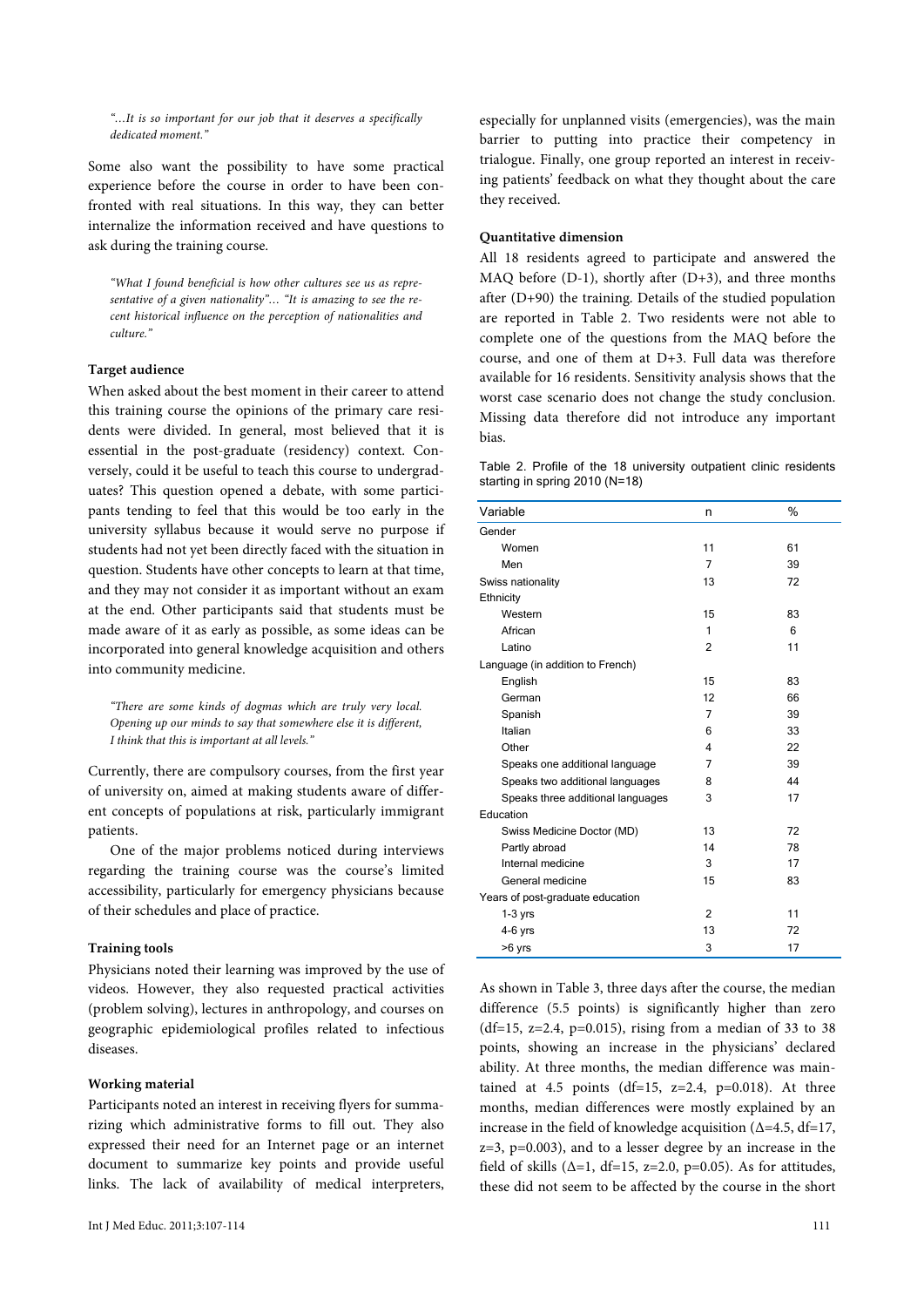term ( $\Delta=0$ , df=17, z=0.7, p=0.475) or the long term ( $\Delta=0.5$ , df=17,  $z=1.3$ ,  $p=0.183$ ).

# **Discussion**

In this pre-post evaluation study of CCC training of 18 new residents in one of the four Swiss university outpatient clinics, we found that a training course of one-and-a-half hours focused on culture, trialogue and stereotypes has a clear impact on residents' declared cultural competency when measured three months after the initial training course, particularly in terms of knowledge, slightly in terms of skills, but not in terms of attitudes. This is encouraging given that our course was short compared to other courses in the literature that included up to 60 hours of training over weeks to months.15,16 The content was similar to some earlier published curricula though quite different from others.3,5 This is the first time that an evaluation of this kind of training course has been carried out at a local level and results match the literature fairly well.

In the area of knowledge, we show statistically a significant increase from three days to three months. This is in accord with results from the international literature: Beach's systematic review of CCC training 15 shows that of the three areas of learning, the one which demonstrates the most noticeable improvement is knowledge. The results obtained by Culhane-Pera using the MAQ also prove such knowledge acquisition.<sup>20</sup>

Attitudes were already very highly rated by residents' prior to the training. Residents are likely to over-assess themselves in terms of attitudes in general. More specifically, this group of resident physicians was already aware of the topic of immigrant populations and aspects of culture, given that they applied to study at the PMU and are mostly following the general medicine syllabus that integrates learning about diversity. Their scores remained stable after training and clinical practice. The very fact of practicing medicine brings with it a heightened awareness of multiculturalism also.<sup>15</sup>

Regarding the unexpected but interesting decrease in skill competencies after three months (D+90) to levels lower than those recorded at D+3, several hypotheses can be considered. Given the high score obtained immediately after training, one can assume that primary-care residents were enthusiastic about their knowledge increase; enthusiasm which they correlated to their practical capacity, therefore over-assessing their skills. Then, when face-to-face with their real skill-levels with diverse, multicultural patients, they might have been better able to accurately assess themselves. A second reason for the decrease in skills could be related to the fact that the participants for whom a score decrease was observed in this area worked in the emergency department; one possible explanation being that in this department it is more difficult to focus on cultural differences due to the limited time available. These findings are in line with the literature - particularly an article mentioning

that lack of time and communication problems are factors that favour stereotyping.<sup>23</sup> Finally it is difficult to teach skills and show their impact with only one teaching session of one-and-a-half hours.

Our qualitative findings provided more detail on the impact of this kind of teaching and learning on a group of internal medicine residents with less than six years of postgraduate training. Our residents seem open-minded and enthusiastic that the training helped them cope with range of uncertainties related to the political status and everyday life of immigrant and forced migrant populations. It provided working guidelines for practice: working effectively with an interpreter, being aware of the patient's origin and politic status, and better understanding the impact of customs, religion or beliefs on treatment and disease. Physicians must be empowered to establish good communications with their patients if they want to understand cultural matters. The relevance of such training is even more important as it improves medical care, not only for patients of diverse origins but for Swiss patients as well. When residents work with immigrants they need to be excellent physicians, to take ethical principles into account, to integrate networking activities and to advocate for the patient:<sup>24</sup> these four aspects are useful in the care of every patient. Some physicians reminded us that the Swiss population is unique, with its four languages and plethora of cultural differences, having either a German, French or Italian influence. Even people from urban areas, or those who live in more rural or mountainous regions, or come from neighbouring countries such as Germany, England or France, have noticeably different beliefs, disease portrayals and use of the healthcare system. CCC training not only brings awareness of multicultural issues but also helps participants understand their own cultures, perception of others and preconceived ideas.

However, some feedback concerning the context, and also the pedagogical method, needs to be addressed. The residents would like to have: more hours of training, including clinical practice, training at times convenient to their schedules and more support from chief residents to help them manage challenging cross-cultural situations, particularly in the emergency department where it is very difficult to take time with immigrant patients. Residents in general are also interested in specific themes such as geopolitics, epidemiology, religion and customs of less developed countries, as they relate to the patient-centred approach. While previous literature shows that cross-cultural competency training can lead to improvement in communication and adherence to therapy,<sup>25</sup> a recent systematic review<sup>16</sup> concluded that there is limited experimental research which shows a positive causal relationship between CCC training and improved patient outcomes. They proposed an algorithm to guide educators to demonstrate the impact on patient outcomes, and this should guide future research in this area.<sup>16</sup>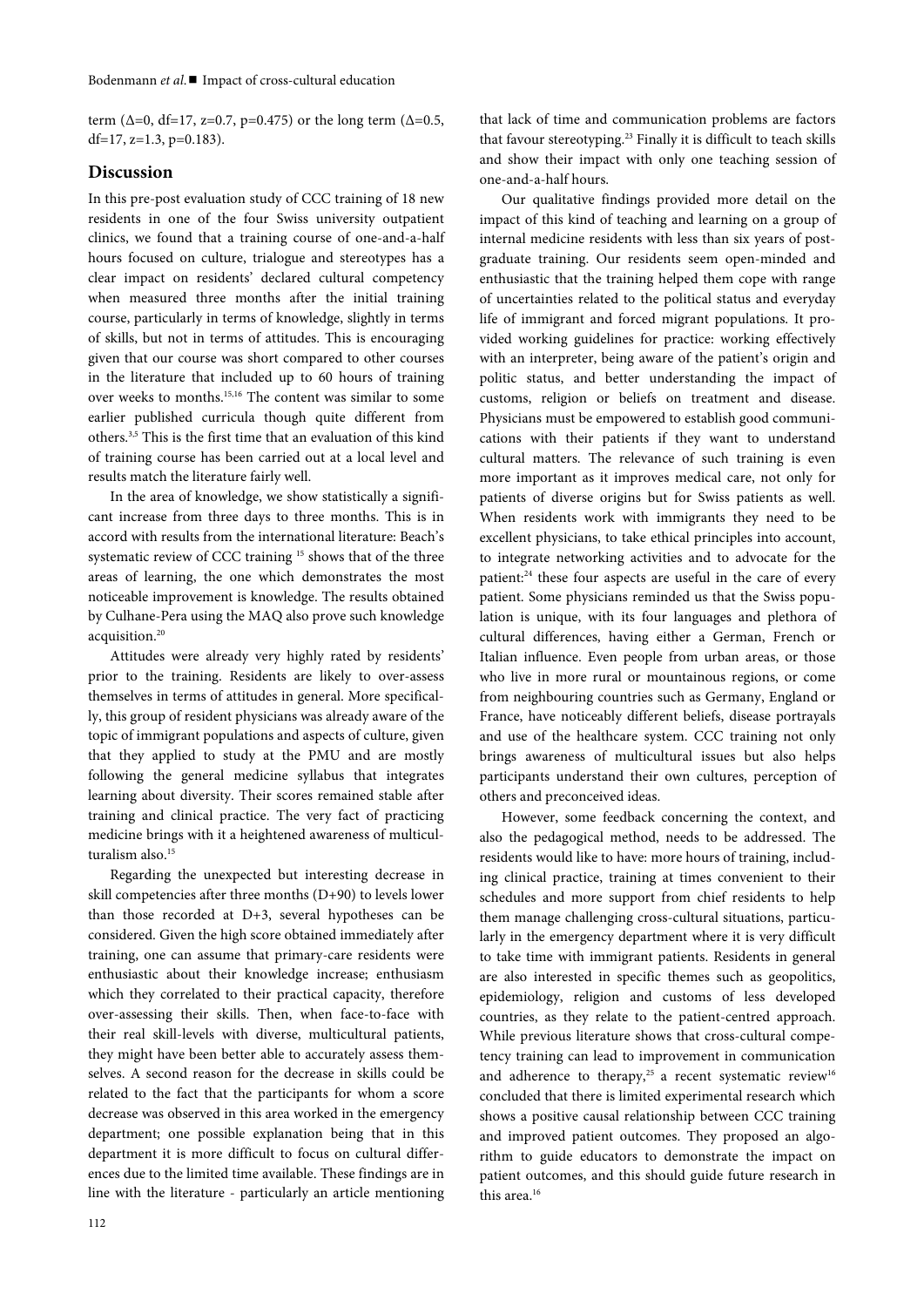Table 3. Analysis of score differentials pre and post-cross-cultural education after three months of clinical practice

| Measure                                                                                                                                                                                                                           | Before<br>(reference)                                                               | After<br>3 days                                   | After<br>3 months                                 | $\Delta$ after 3 days                                                                                                                                                   | $\Delta$ after 3 months                                                                                                                                                     |
|-----------------------------------------------------------------------------------------------------------------------------------------------------------------------------------------------------------------------------------|-------------------------------------------------------------------------------------|---------------------------------------------------|---------------------------------------------------|-------------------------------------------------------------------------------------------------------------------------------------------------------------------------|-----------------------------------------------------------------------------------------------------------------------------------------------------------------------------|
|                                                                                                                                                                                                                                   | Median                                                                              | Median                                            | Median                                            | Median $\Delta$ (z, p value <sup>†</sup> )                                                                                                                              | Median $\Delta$ (z, p value)                                                                                                                                                |
| Knowledge (n=18)                                                                                                                                                                                                                  |                                                                                     |                                                   |                                                   |                                                                                                                                                                         |                                                                                                                                                                             |
| Definition of "culture"<br>Beliefs/values of healthcare<br><b>Practical situation</b><br>Negotiation<br>Specific actions<br>Anthropology<br>Knowledge score (max 24 pts)                                                          | 2<br>0.5<br>0<br>$\overline{7}$                                                     | 3<br>$\frac{2}{2}$<br>$\overline{c}$<br>1.5<br>11 | 2.5<br>$\frac{2}{2}$<br>$\overline{c}$<br>0<br>11 | $1$ (z=2.7, p=0.006)<br>$1(z=2.0, p=0.046)$<br>$1$ (z=0.8, p=0.425)<br>$1(z=3.4, p=0.001)$<br>$0$ (z=1.9, p=0.056)<br>$0$ (z=2.6, p=0.009)<br>$4$ (z=3.1, p=0.002)      | $0$ (z=2.8, p=0.005)<br>$1$ (z=2.1, p=0.037)<br>$1$ (z=1.7, p=0.080)<br>$1$ (z=2.5, p=0.011)<br>$0$ (z=1.1, p=0.267)<br>$0$ (z=1.7, p=0.081)<br>4.5 ( $z=3.0$ , $p=0.003$ ) |
| Attitude (n=18)                                                                                                                                                                                                                   |                                                                                     |                                                   |                                                   |                                                                                                                                                                         |                                                                                                                                                                             |
| Own cultural awareness<br>Respect of other cultures<br>Impact of socio-cultural factors<br>Sensitivity to heterogeneity<br>Attitude score (max 16 pts)                                                                            | 3<br>3<br>3<br>3<br>12                                                              | 3<br>3<br>3<br>3<br>12                            | 3<br>3<br>3<br>3.5<br>13.5                        | $0$ (z=1.7, p=0.098)<br>$0$ (z=0.4, p=0.670)<br>$0$ (z=-0.5, p=0.616)<br>$0$ (z=0.1, p=0.923)<br>$0$ (z=0.7, p=0.475)                                                   | $0$ (z=1.3, p=0.189)<br>$0$ (z=0.6, p=0.562)<br>$0$ (z=1.1, p=0.256)<br>$0$ (z=0.4, p=0.655)<br>$0.5$ (z=1.3, p=0.183)                                                      |
| <b>Skills</b>                                                                                                                                                                                                                     |                                                                                     |                                                   |                                                   |                                                                                                                                                                         |                                                                                                                                                                             |
| Investigate culture (n=18)<br>Adapt anamnesis (n=18)<br>Respect status (n=18)<br>Negotiate diagnostic approach (n=18)<br>Use of interpreter $(n=17)$<br>Identity without stigmatization (n=16)<br>Skills score (max 24 pts, n=16) | $\frac{2}{2}$<br>$\begin{array}{c} 2 \\ 2 \\ 2 \end{array}$<br>$\overline{2}$<br>14 | $2322$<br>$323$<br>3<br>16                        | 2.5<br>2.5<br>3<br>3<br>3<br>3<br>16              | $0$ (z=0.4, p=0.706)<br>$0$ (z=1.3, p=0.187)<br>$0$ (z=1.1, p=0.258)<br>$0.5$ (z=1.8, p=0.074)<br>$0$ (z=2.2, p=0.031)<br>$1(z=2.6, p=0.010)$<br>$1.5$ (z=1.8, p=0.065) | $0$ (z=0.8, p=0.426)<br>$0$ (z=0.3, p=0.763)<br>$1(z=1.7, p=0.081)$<br>$0.5$ (z=2.5, p=0.011)<br>$0$ (z=1.1, p=0.284)<br>$1$ (z=1.7, p=0.086)<br>$1$ (z=2.0, p=0.050)       |
| Overall average score (n=16)                                                                                                                                                                                                      | 33                                                                                  | 38                                                | 37.5                                              | $5.5$ ( $z=2.4$ , $p=0.015$ )                                                                                                                                           | 4.5 ( $z=2.4$ , $p=0.018$ )                                                                                                                                                 |

\*Δ = difference, † p value = probability of the null hypothesis been correct using Wilcoxon's signed rank test

## **Limitations**

Despite the small size of this study, the qualitative evaluation encompassed all physicians who started their rounds at the PMU in April 2010. The small sample size of our study limits its power to detect smaller pre-post intervention changes. Also, our study did not include a control group due to logistical limitations. We therefore cannot assume a causal association between observed changes and the courses. Participants could also have been subject to social desirability bias. However, given that no changes were observed for skills, if this bias was present, it did not affect all questions. We also assumed the MAQ conserved its psychometric properties without having had the French version validated. The fact that the person who conducted the focus groups was one of the teachers of CCC could have influenced the opinions expressed by the residents. Otherwise, it was very useful to hear directly what expectations for the training course were. The study was done in a single institution thereby limiting its external validity. This is particularly true given the medical curriculum at PMU and the institution's social mission, making it likely that residents were sensitive to the topic of immigrant health even before the CCC training.

# **Conclusions**

This study was the first to evaluate the impact of a CCC training program for internal medicine residents in Switzerland. While the program was brief, it appeared to have a

positive impact on residents' knowledge of CCC and skills. Residents provided valuable perspectives on the CCC training experience, most of which were positive, but some provided critical insights and areas for improvement. These will help to shape our own training and to inform the field overall. Future educational research should include randomized, controlled trials comparing different interventions and measuring outcomes that move beyond self-report and include direct measures of communication and patientcentered care.

## **Acknowledgments**

The authors would like to thank the 18 residents involved in this study, Mr. Orest Weber and Ms. Esther-Amélie Dieserens for their help and participation in the analysis of qualitative part, as well as Mr. Brooks for his precious help in correcting this English translation. No funding was necessary for this study as it was carried out as part of a student's masters' program, in association with Lausanne's PMU.

## **Conflict of Interest**

The authors declare that they have no conflict of interest.

#### **References**

1. Althaus F, Hudelson P, Domenig D, Green AR, Bodenmann P. Compétences cliniques transculturelles et pratique médicale. Forum Med Suisse. 2010;10(4):79-83.